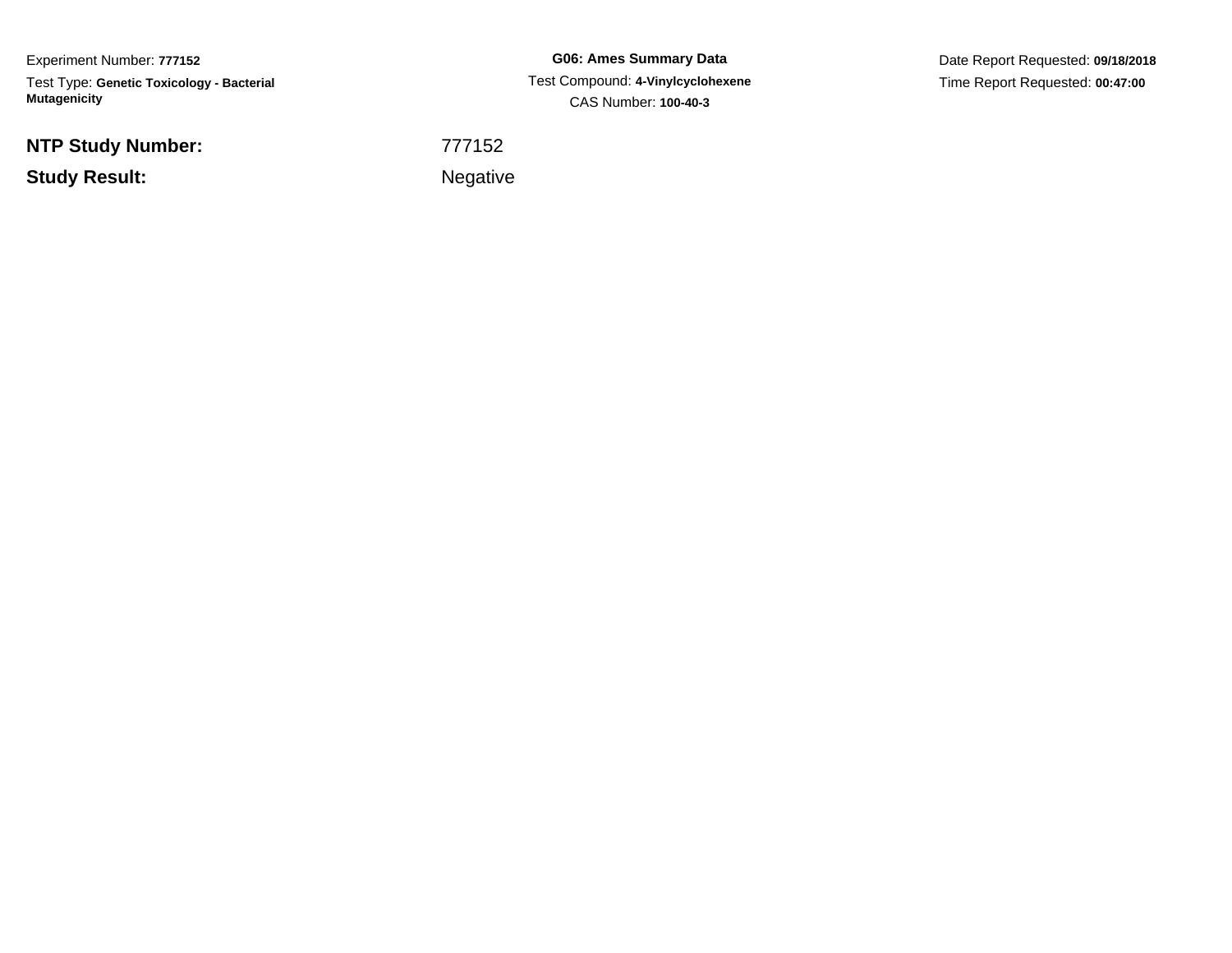Test Type: **Genetic Toxicology - Bacterial Mutagenicity**

## **G06: Ames Summary Data** Test Compound: **4-Vinylcyclohexene**CAS Number: **100-40-3**

|                               |                   |                   | Strain: TA100          |                        |                     |
|-------------------------------|-------------------|-------------------|------------------------|------------------------|---------------------|
| Dose (ug/Plate)               | <b>Without S9</b> | <b>Without S9</b> | <b>With 10% Rat S9</b> | <b>With 10% Rat S9</b> | With 10% Hamster S9 |
| Vehicle Control <sup>1</sup>  | $121 \pm 2.2$     | $90 \pm 6.5$      | $133 \pm$<br>5.9       | $81 \pm 3.2$           | 136 $\pm$<br>5.2    |
| 3.3                           | $84 \pm 3.7$      | $71 \pm 7.8$      |                        |                        |                     |
| 10.0                          | $87 \pm 1.2$      | $59 \pm 0.0$      | 7.6<br>$123 \pm$       | $66 \pm 5.9$           | $146 \pm$<br>4.9    |
| 33.0                          | $82 \pm 5.7$      | $71 \pm 1.9$      | $128 \pm$<br>9.2       | $84 \pm 5.6$           | $129 \pm$<br>8.3    |
| 100.0                         | $64 \pm 12.5$     | $64 \pm 2.6$      | $128 \pm$<br>1.8       | $84 \pm 6.0$           | $120 \pm$<br>11.0   |
| 333.0                         | $58 \pm 8.5$      | $62 \pm 4.1$      | $139 \pm 3.7$          | $80 \pm 2.4$           | $112 \pm$<br>9.5    |
| 1000.0                        |                   |                   | Toxic                  | Toxic                  | $40 \pm 40.0$       |
| <b>Trial Summary</b>          | Negative          | Negative          | Negative               | Negative               | Negative            |
| Positive Control <sup>2</sup> |                   |                   | $1001 \pm 112.9$       | $1362 \pm 92.4$        | $1914 \pm 138.8$    |
| Positive Control <sup>3</sup> | $585 \pm 40.5$    | $376 \pm 94.5$    |                        |                        |                     |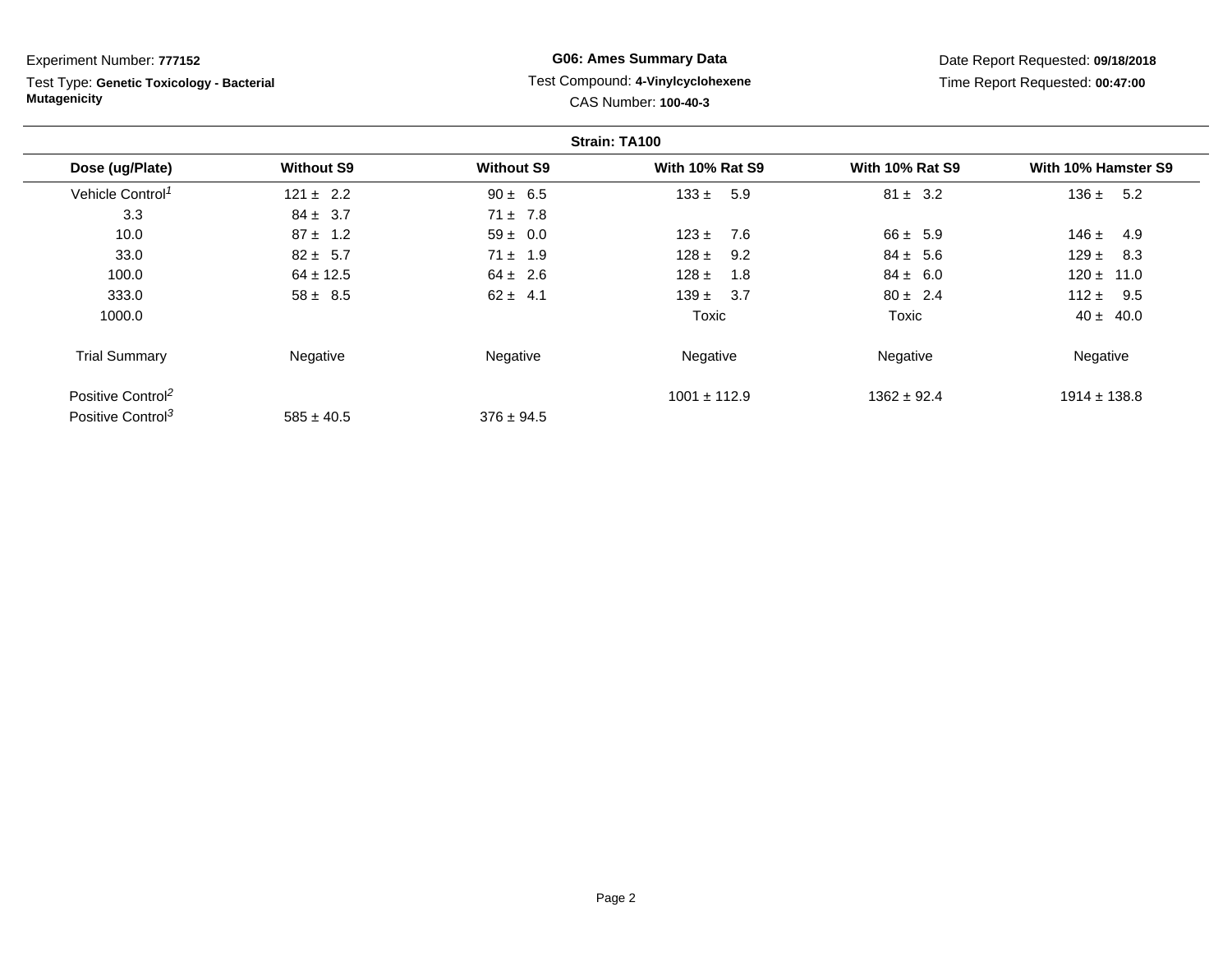Test Type: **Genetic Toxicology - Bacterial Mutagenicity**

| Dose (ug/Plate)                                                | With 10% Hamster S9 |
|----------------------------------------------------------------|---------------------|
| Vehicle Control <sup>1</sup>                                   | $77 \pm 4.2$        |
| 3.3                                                            |                     |
| 10.0                                                           | $84 \pm 2.4$        |
| 33.0                                                           | $94 \pm 12.1$       |
| 100.0                                                          | $90 \pm 5.7$        |
| 333.0                                                          | $87 \pm 8.8$        |
| 1000.0                                                         | $52 \pm 14.0$       |
| <b>Trial Summary</b>                                           | Negative            |
| Positive Control <sup>2</sup><br>Positive Control <sup>3</sup> | $1468 \pm 2.9$      |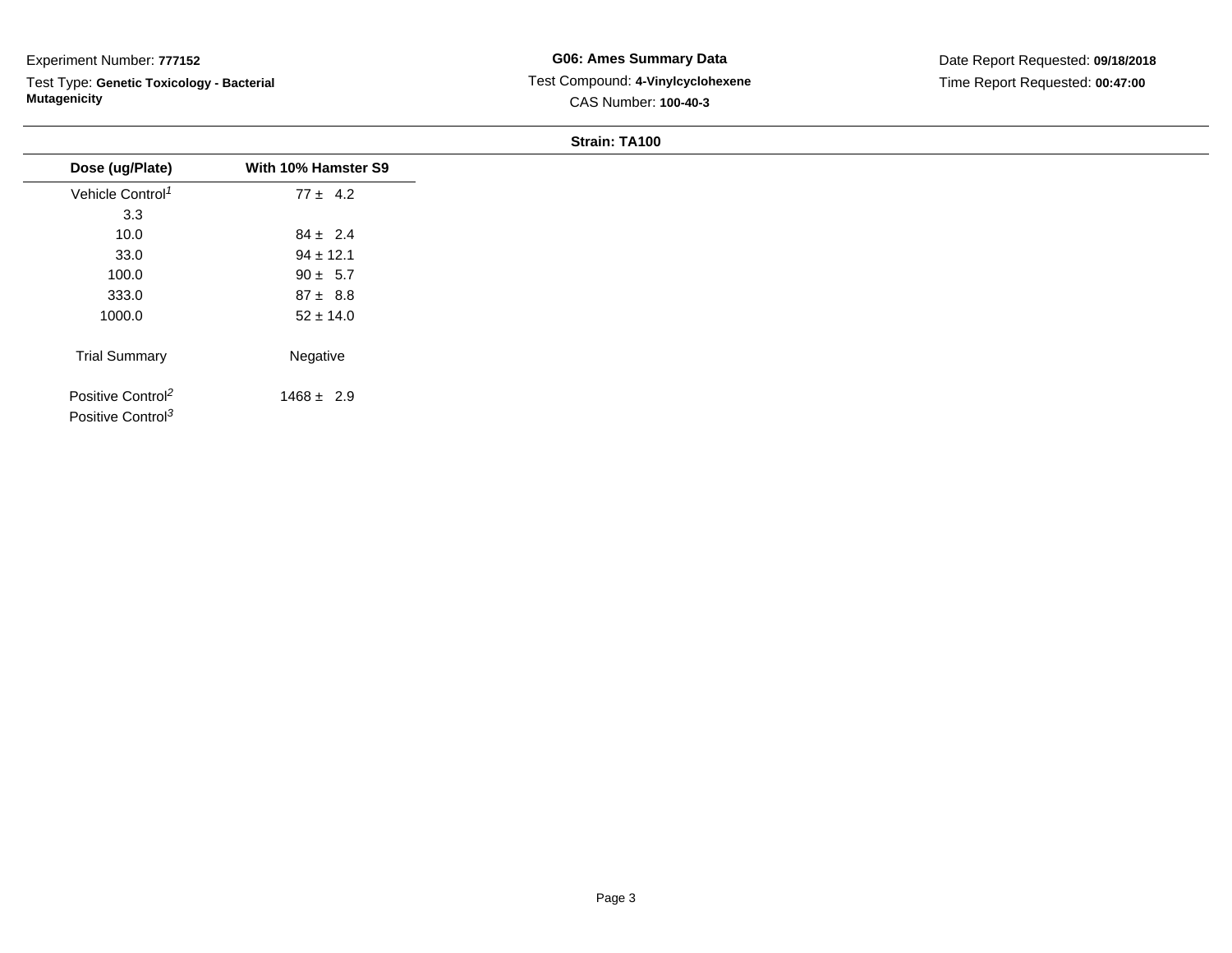Test Type: **Genetic Toxicology - Bacterial Mutagenicity**

## **G06: Ames Summary Data** Test Compound: **4-Vinylcyclohexene**CAS Number: **100-40-3**

|                               |                   |                   | Strain: TA1535         |                        |                     |
|-------------------------------|-------------------|-------------------|------------------------|------------------------|---------------------|
| Dose (ug/Plate)               | <b>Without S9</b> | <b>Without S9</b> | <b>With 10% Rat S9</b> | <b>With 10% Rat S9</b> | With 10% Hamster S9 |
| Vehicle Control <sup>1</sup>  | $5 \pm 0.3$       | $8 \pm 0.3$       | $7 \pm 1.3$            | $6 \pm 1.3$            | $7 \pm 1.5$         |
| 3.3                           | $5 \pm 1.2$       | $3 \pm 0.9$       |                        | $9 \pm 1.0$            |                     |
| 10.0                          | $5 \pm 1.2$       | $3 \pm 0.9$       | $6 \pm 0.3$            | $9 + 2.5$              | $5 \pm 1.0$         |
| 33.0                          | $5 \pm 1.2$       | $3 \pm 0.6$       | $6 \pm 1.0$            | $8 \pm 1.7$            | $8 \pm 1.7$         |
| 100.0                         | $8 \pm 1.7$       | $4 \pm 0.9$       | $8 \pm 1.2$            | $5 \pm 0.0$            | $5 \pm 0.3$         |
| 333.0                         | $6 \pm 2.5$       | $2 \pm 0.6$       | $9 \pm 1.3$            | $10 \pm 2.1$           | $7 \pm 0.7$         |
| 1000.0                        |                   |                   | 0 ± 0.0                |                        | $12 \pm 4.6$        |
| <b>Trial Summary</b>          | Negative          | Negative          | Negative               | Negative               | Negative            |
| Positive Control <sup>2</sup> |                   |                   | $51 \pm 0.7$           | $43 \pm 3.5$           | $160 \pm 11.1$      |
| Positive Control <sup>3</sup> | $623 \pm 19.8$    | $724 \pm 63.9$    |                        |                        |                     |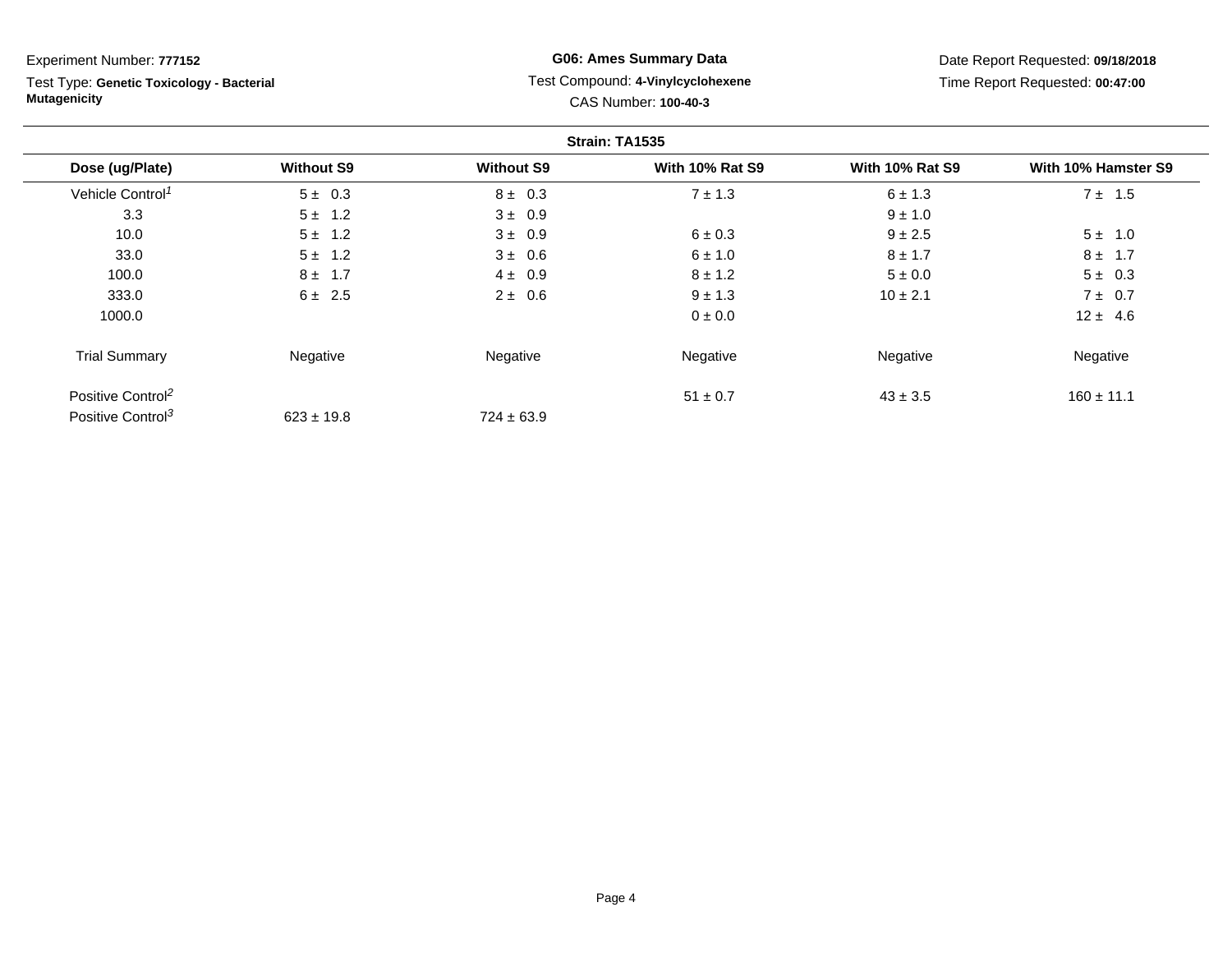Test Type: **Genetic Toxicology - Bacterial Mutagenicity**

| Dose (ug/Plate)                                                | With 10% Hamster S9 |
|----------------------------------------------------------------|---------------------|
| Vehicle Control <sup>1</sup>                                   | $7 \pm 1.5$         |
| 3.3                                                            |                     |
| 10.0                                                           | $5 \pm 1.3$         |
| 33.0                                                           | $7\pm2.6$           |
| 100.0                                                          | $7 \pm 2.0$         |
| 333.0                                                          | $7 \pm 1.2$         |
| 1000.0                                                         | $4 \pm 4.0$         |
| <b>Trial Summary</b>                                           | Negative            |
| Positive Control <sup>2</sup><br>Positive Control <sup>3</sup> | $106 \pm 2.6$       |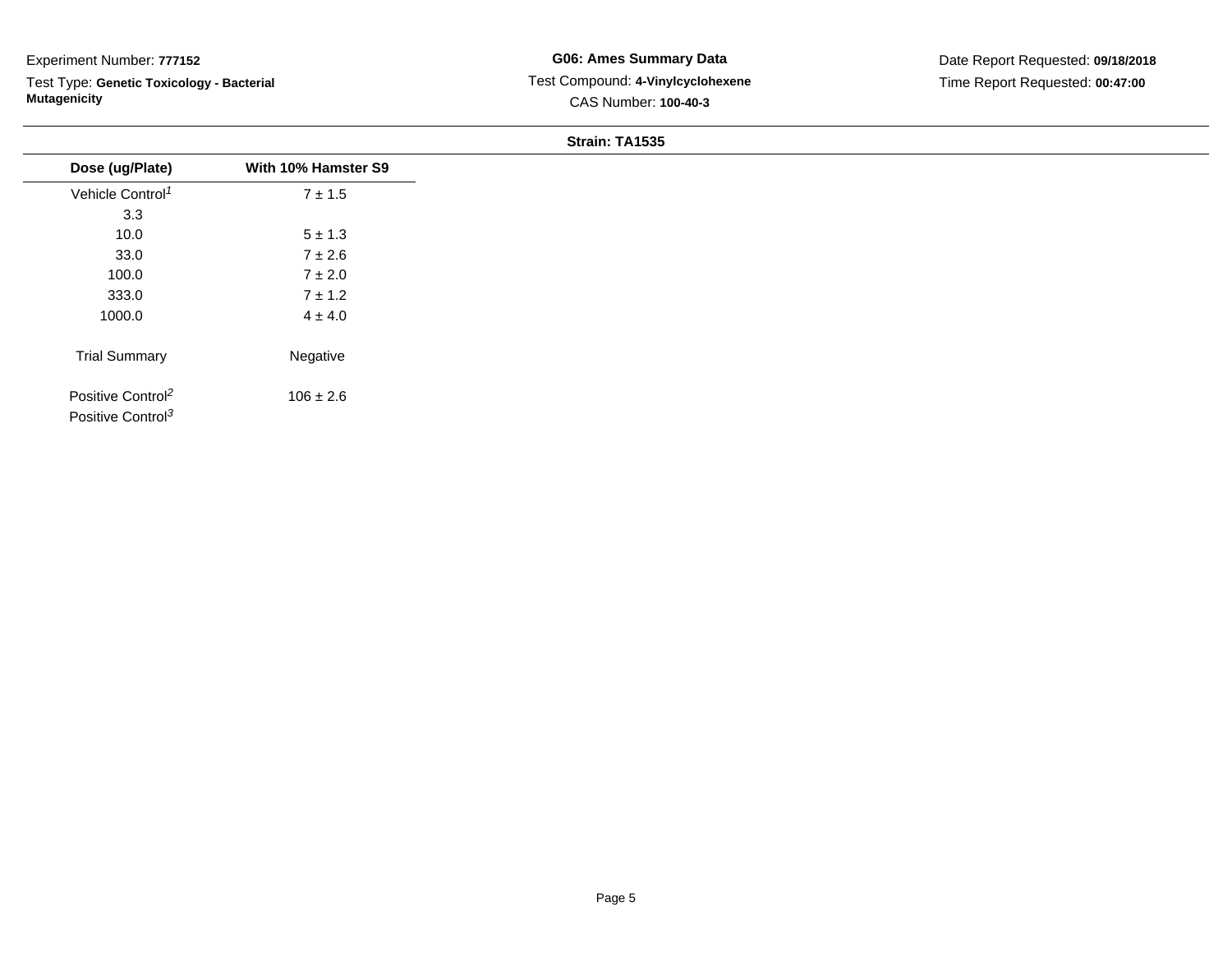Test Type: **Genetic Toxicology - Bacterial Mutagenicity**

## **G06: Ames Summary Data** Test Compound: **4-Vinylcyclohexene**CAS Number: **100-40-3**

|                               |                   |                   | Strain: TA1537         |                        |                     |
|-------------------------------|-------------------|-------------------|------------------------|------------------------|---------------------|
| Dose (ug/Plate)               | <b>Without S9</b> | <b>Without S9</b> | <b>With 10% Rat S9</b> | <b>With 10% Rat S9</b> | With 10% Hamster S9 |
| Vehicle Control <sup>1</sup>  | $14 \pm 1.5$      | $2 \pm 0.9$       | $13 \pm 0.6$           | $6 \pm 1.2$            | $12 \pm 1.9$        |
| 3.3                           | $17 \pm 0.9$      | $2 \pm 0.3$       |                        |                        |                     |
| 10.0                          | $14 \pm 1.9$      | $1 \pm 0.3$       | $12 \pm 1.8$           | $5 \pm 0.6$            | $15 \pm 2.2$        |
| 33.0                          | $14 \pm 3.8$      | $2 \pm 0.0$       | $12 \pm 1.8$           | $6 \pm 1.5$            | $14 \pm 2.0$        |
| 100.0                         | $13 \pm 1.2$      | $2 \pm 0.0$       | $15 \pm 2.3$           | $5 \pm 0.7$            | $11 \pm 2.0$        |
| 333.0                         | $14 \pm 2.0$      | $2 \pm 0.6$       | $18 \pm 1.5$           | $5 \pm 0.9$            | $11 \pm 3.2$        |
| 1000.0                        |                   |                   | $1 \pm 1.0$            | $4 \pm 0.9$            | $3 \pm 2.3$         |
| <b>Trial Summary</b>          | Negative          | Negative          | Negative               | Negative               | Negative            |
| Positive Control <sup>2</sup> |                   |                   | $193 \pm 5.2$          | $53 \pm 13.6$          | $207 \pm 11.5$      |
| Positive Control <sup>4</sup> | $93 \pm 26.5$     | $67 \pm 8.2$      |                        |                        |                     |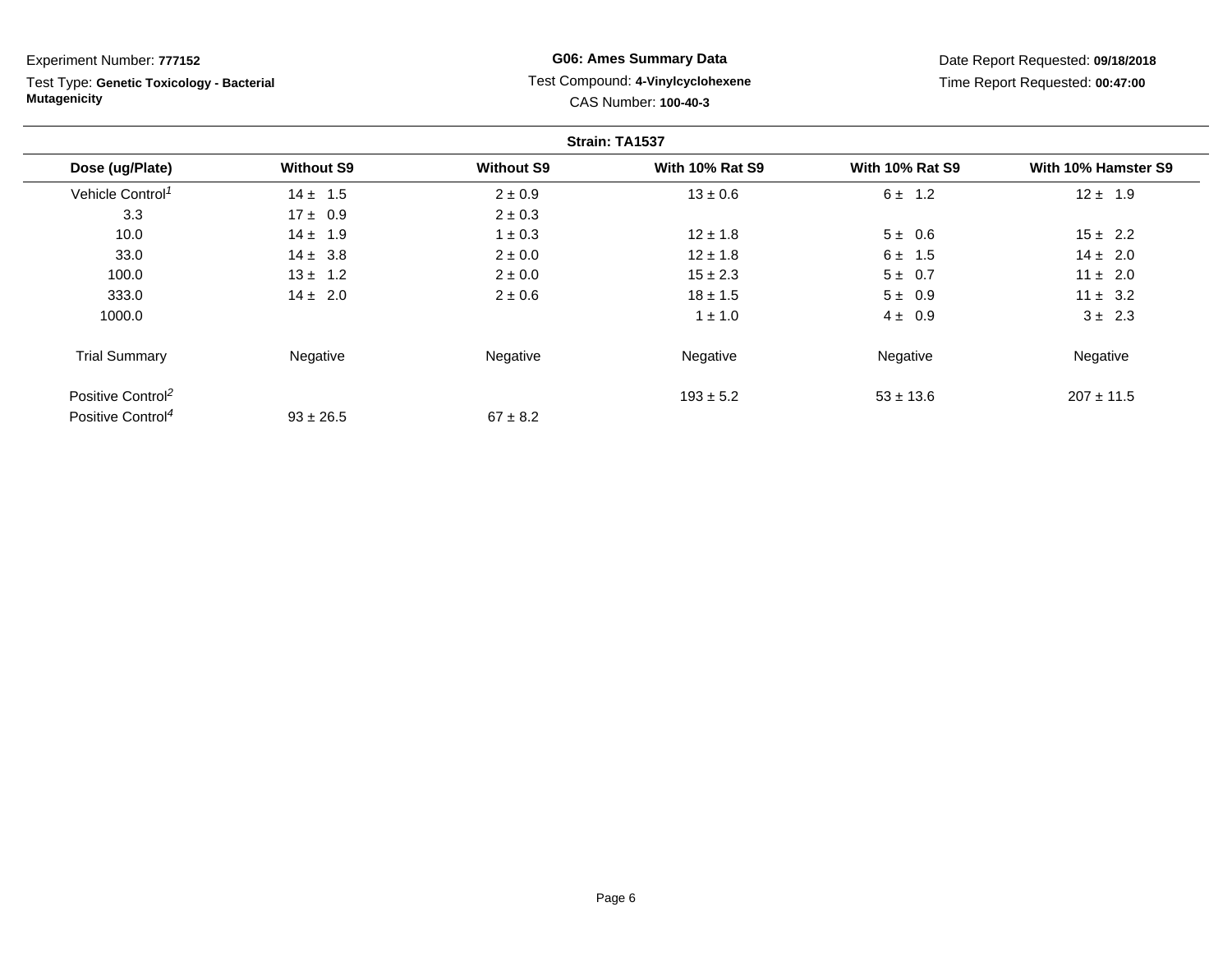Test Type: **Genetic Toxicology - Bacterial Mutagenicity**

| Dose (ug/Plate)                                                | With 10% Hamster S9 |
|----------------------------------------------------------------|---------------------|
| Vehicle Control <sup>1</sup>                                   | 6 ± 0.9             |
| 3.3                                                            |                     |
| 10.0                                                           | $4 \pm 0.7$         |
| 33.0                                                           | $5 \pm 0.9$         |
| 100.0                                                          | $5 \pm 0.7$         |
| 333.0                                                          | $3 \pm 0.9$         |
| 1000.0                                                         | $1 \pm 0.3$         |
| <b>Trial Summary</b>                                           | Negative            |
| Positive Control <sup>2</sup><br>Positive Control <sup>4</sup> | $90 \pm 23.0$       |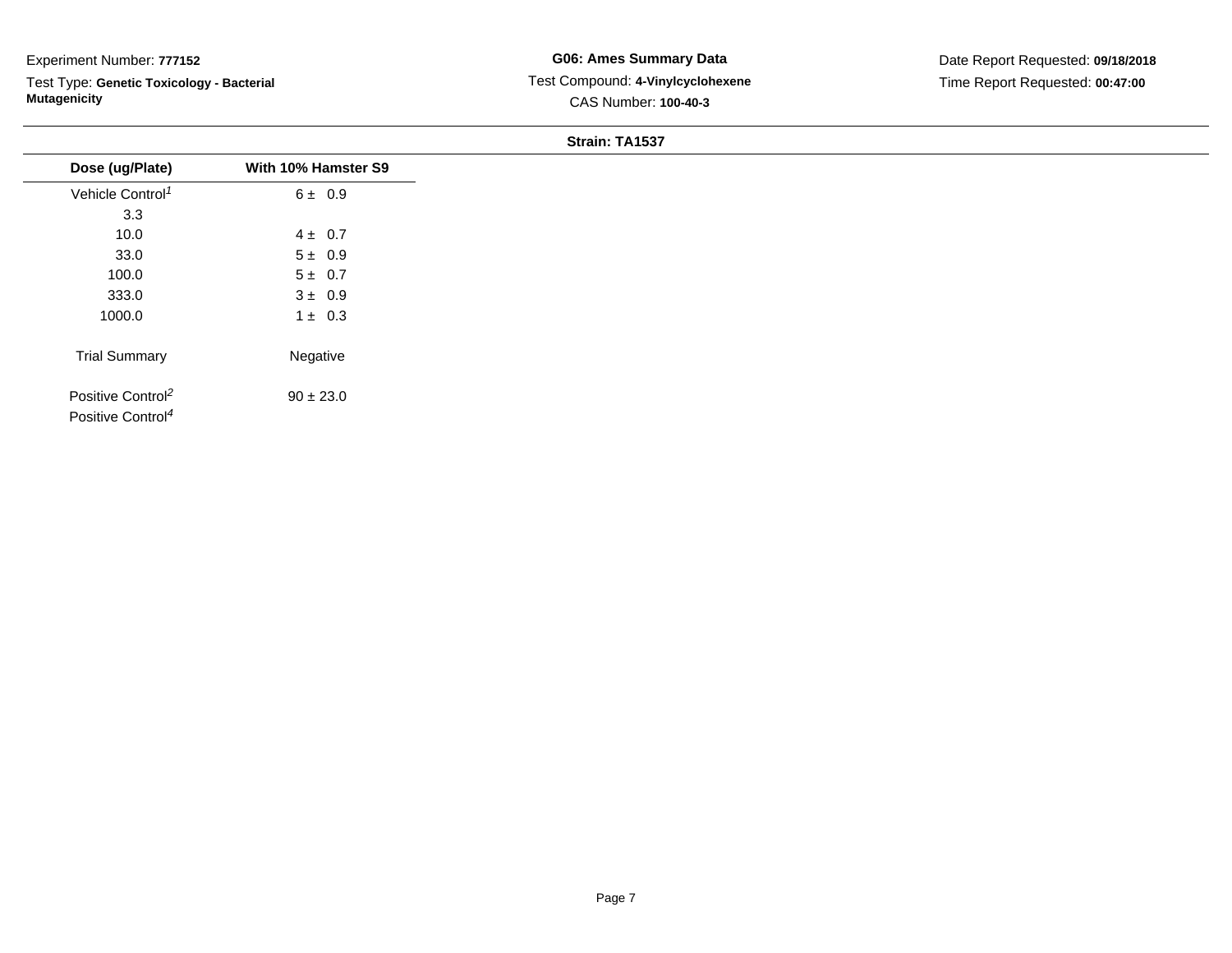Test Type: **Genetic Toxicology - Bacterial Mutagenicity**

## **G06: Ames Summary Data** Test Compound: **4-Vinylcyclohexene**CAS Number: **100-40-3**

|                               |                   |                   | <b>Strain: TA98</b>    |                        |                     |
|-------------------------------|-------------------|-------------------|------------------------|------------------------|---------------------|
| Dose (ug/Plate)               | <b>Without S9</b> | <b>Without S9</b> | <b>With 10% Rat S9</b> | <b>With 10% Rat S9</b> | With 10% Hamster S9 |
| Vehicle Control <sup>1</sup>  | $11 \pm 2.3$      | $13 \pm 3.8$      | $19 \pm 2.5$           | $20 \pm$<br>5.8        | $18 \pm 5.6$        |
| 3.3                           | $12 \pm 1.0$      | $13 \pm 2.1$      |                        |                        |                     |
| 10.0                          | $11 \pm 2.6$      | $12 \pm 1.2$      | $18 \pm 1.5$           | 19 $\pm$<br>3.5        | $17 \pm 2.6$        |
| 33.0                          | $12 \pm 1.0$      | $13 \pm 3.0$      | $16 \pm 2.1$           | $18 \pm$<br>1.0        | $10 \pm 0.9$        |
| 100.0                         | $7 \pm 1.0$       | $12 \pm 1.0$      | $15 \pm 3.0$           | $20 \pm$<br>3.0        | $12 \pm 3.2$        |
| 333.0                         | Toxic             | $18 \pm 2.3$      | $14 \pm 1.7$           | 17±<br>3.2             | $13 \pm 2.0$        |
| 1000.0                        |                   |                   | $11 \pm 3.0$           | $13 \pm$<br>1.8        | $0 \pm 0.0$         |
| <b>Trial Summary</b>          | Negative          | Negative          | Negative               | Negative               | Negative            |
| Positive Control <sup>2</sup> |                   |                   | $431 \pm 22.2$         | $357 \pm 119.7$        | $1169 \pm 48.5$     |
| Positive Control <sup>5</sup> | $87 \pm 10.7$     | $110 \pm 9.3$     |                        |                        |                     |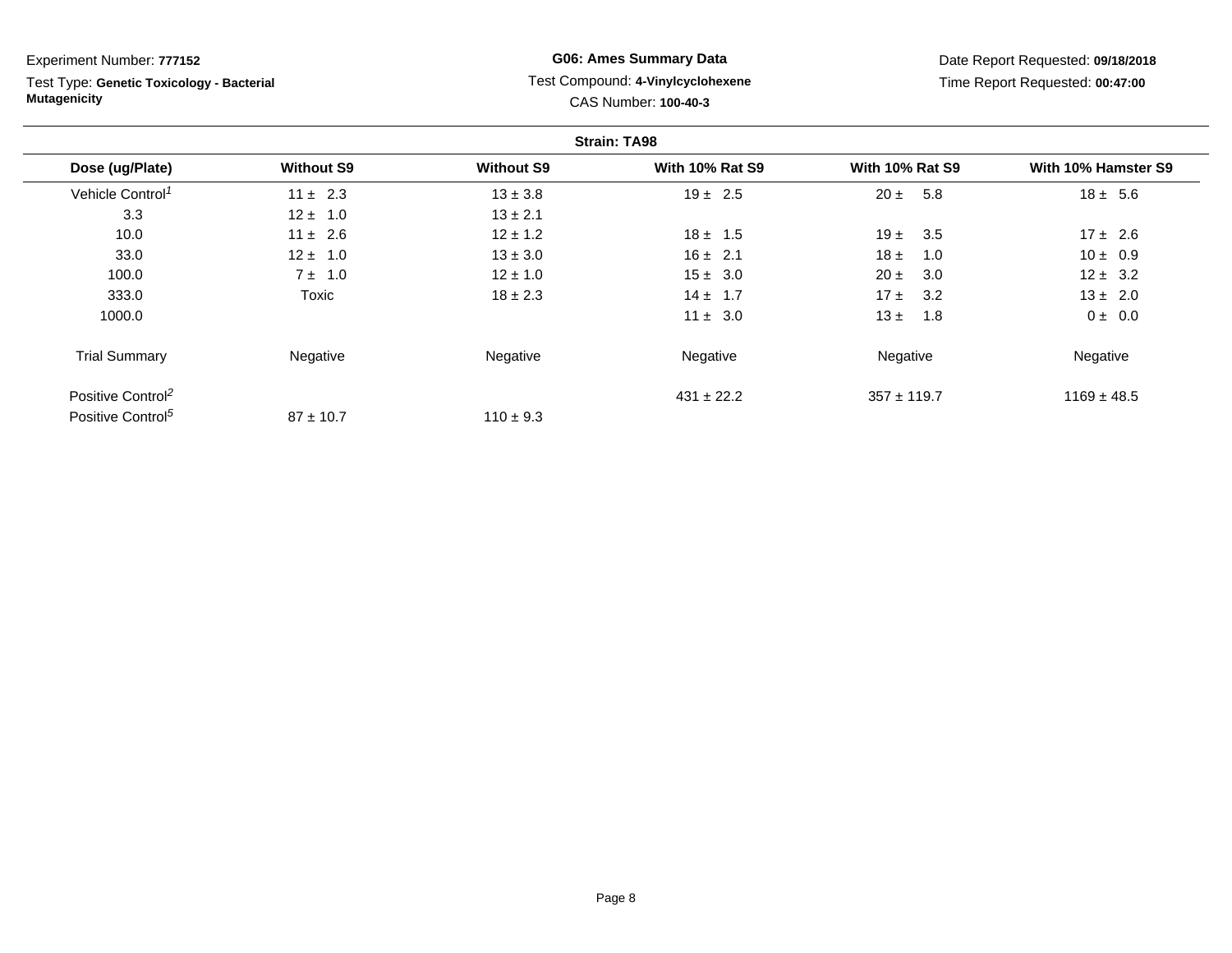Test Type: **Genetic Toxicology - Bacterial Mutagenicity**

| Dose (ug/Plate)                                                | With 10% Hamster S9 |
|----------------------------------------------------------------|---------------------|
| Vehicle Control <sup>1</sup>                                   | $20 \pm 3.2$        |
| 3.3                                                            |                     |
| 10.0                                                           | $15 \pm 2.6$        |
| 33.0                                                           | $19 \pm 2.9$        |
| 100.0                                                          | $13 \pm 1.2$        |
| 333.0                                                          | $11 \pm 2.4$        |
| 1000.0                                                         | $15 \pm 0.5$        |
| <b>Trial Summary</b>                                           | Negative            |
| Positive Control <sup>2</sup><br>Positive Control <sup>5</sup> | $1111 \pm 37.0$     |